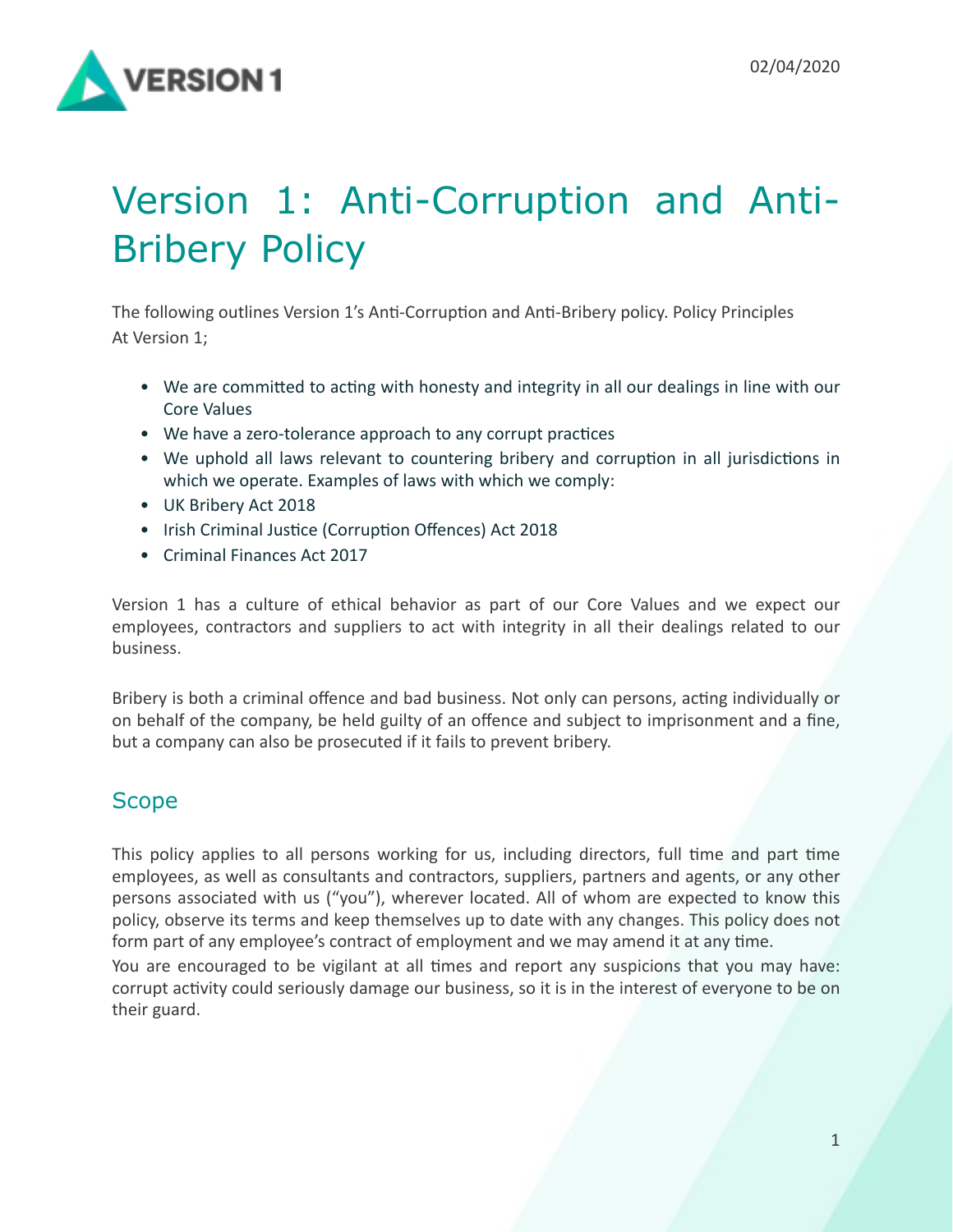

# Anti-Corruption and Anti-Bribery

Hospitality & Gifts must be:

- Modest and appropriate
- Transparent i.e. recorded
- Approved in advance (where appropriate)

You must always avoid accepting or offering any hospitality or gift which does not meet the above criteria. All hospitality and gifts must be transparent: i.e. disclosed to the Company and, in appropriate circumstances, approved in advance.

If you are unsure of the appropriateness of a potential situation in relation to this policy then you must seek guidance from your line manager (in the first instance) or the Compliance officer or a member of the HR team.

#### **Hospitality**

Entertaining or being entertained by clients and contacts is not in itself prohibited. However, it must be appropriate, modest and given or accepted in the context of our business.

Lavish entertainment is prohibited. We have a Sales & Marketing budget within which there is scope for corporate entertaining. Incurring expenditure outside the budget should not take place unless approved (in advance where possible) in accordance with the above.

Frequent entertainment of an individual employee by a third party and frequent entertainment of the same client or contact by a member of the company is not permitted and should be reported. 

Other than modest and appropriate hospitality (e.g. meals and drinks), all offers of and invitations to hospitality must be cleared by the appropriate Head of Practice and/or Portfolio Director before any commitment is made.

All permitted hospitality expenses must be supported by receipts and reclaimed under the expenses policy.

#### **Gifts**

Generally, gifts should not be offered or accepted unless the value and type of gift is clearly not a potential factor in any business decision. So, for example, a gift of a company calendar or pen with the company logo is acceptable.

In some countries the giving of gifts is expected as part of the business culture, but advice should be obtained, and no extravagant gifts should be offered. If any valuable gifts are offered to you it must be reported and senior management will decide on how they are to be dealt with. A valuable gift is anything worth more than  $£100$ .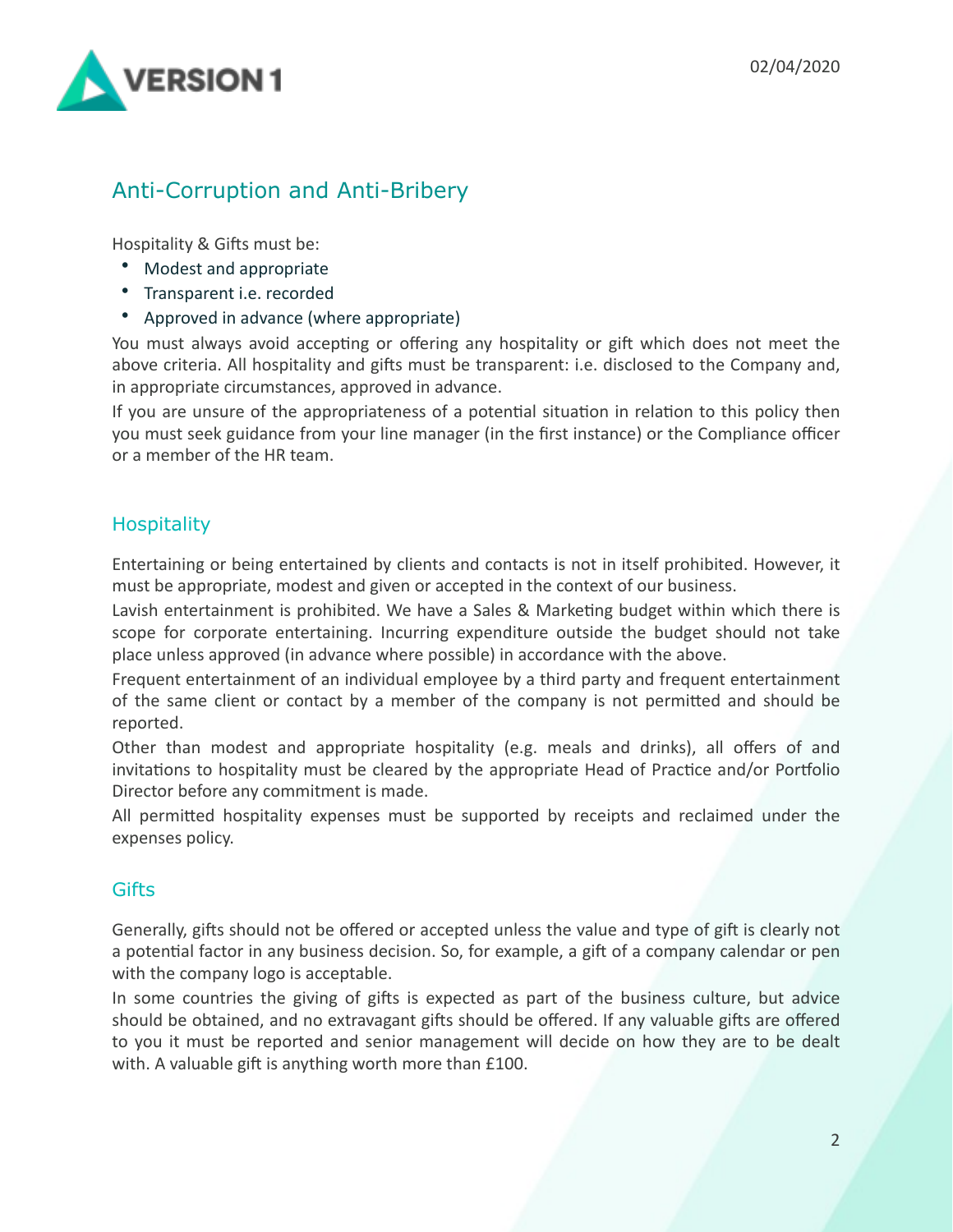

#### Cash & Financial Incentives

It is prohibited to solicit or accept any cash or financial benefit or assistance from any third party with whom the Company may have a business connection. It is also prohibited to make any cash gifts or payments to third parties with whom you deal in relation to the Company's business.

#### Facilitation Payments

It is not acceptable to make a facilitation payment to any Government or other official or any other third party in order to speed up an official procedure or achieve an advantage through the payment when no such payment is officially required. If in doubt whether a payment being requested is legitimate, enquiries should be made to the Compliance Director (complianceofficer@version1.com) or a member of the HR team.

Any request for a facilitation payment must be reported to the Compliance Officer or Head of Practice. While the sums involved can be small, they can still constitute an offence. Any payment to a public official in the UK, Ireland or elsewhere should only be made if it is legally justified and an official receipt is obtained.

#### Government and Other Officials

You must be careful when dealing with public officials in relation to contracts that the Company is negotiating with any governmental or other official body, whether in the UK, Ireland or overseas. Any expenses involving an official should be cleared both with the Compliance Officer and with the body for which that official works  $-$  for example, arranging travel and/or accommodation for an official to attend a meeting with the Company needs to be arranged with the public body with whom that official works and not just with the individual.

#### Personal Benefits

It is not acceptable to have any dealing with a third party with whom the Company has a business connection whereby you or a friend or relative might gain an advantage in return for some business advantage for that third party. For example, an employee must not favour a potential contractor because the contractor offers to do some work for the employee at a low price. Any offer of personal benefit must be reported. In addition, if the Company representative suspects that a personal benefit may result from the course of legitimate business, this must be reported to the Compliance Officer, for the avoidance of doubt, before that business takes place.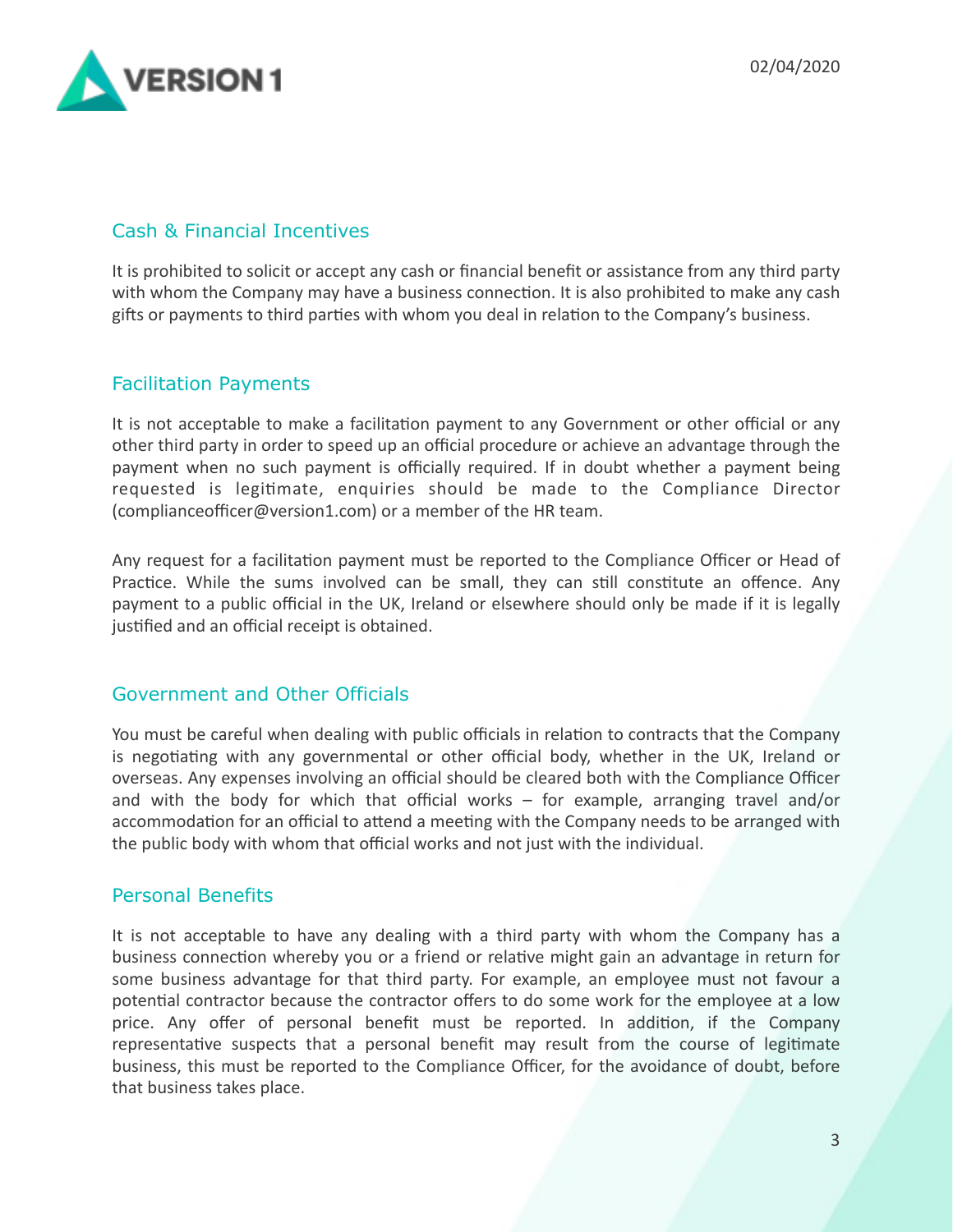

#### Donations to Political Parties

The Company does not make donations to any political party.

#### Charitable Donations

All Company donations to registered charities must be approved in advance by senior management (in accordance with current business practice) and will be made via official Finance channels.

Private donations by employees to registered charities are not the concern of the Company and do not have to be reported. However, any Company fund raising activities need approval and this will normally be given, through our Community Trust initiative.

#### Tax Evasion

The Company is committed to acting professionally, fairly and with integrity in all our business dealings and relationships wherever we operate and implementing and enforcing effective systems to counter tax evasion facilitation.

The company will uphold all laws relevant to countering tax evasion in all the jurisdictions in which we operate including the Criminal Finances Act 2017.

### Governance

Board of Directors – The Board has a clear commitment to our policy and has overall responsibility for ensuring this policy complies with our legal and ethical obligations and will monitor compliance to this policy on a regular basis.

Compliance Officer – The Company has a Compliance Officer who is a company director and who will report regularly to the Board. The Company Officer is the primary point of contact for advice and guidance and to whom any suspicion of bribery or any other concern relating to unlawful activity should be reported.

Directors and Managers  $-$  Each of our senior managers, including directors, has a duty to support the adoption of the policy and ensure that the policy is understood and observed by their own teams.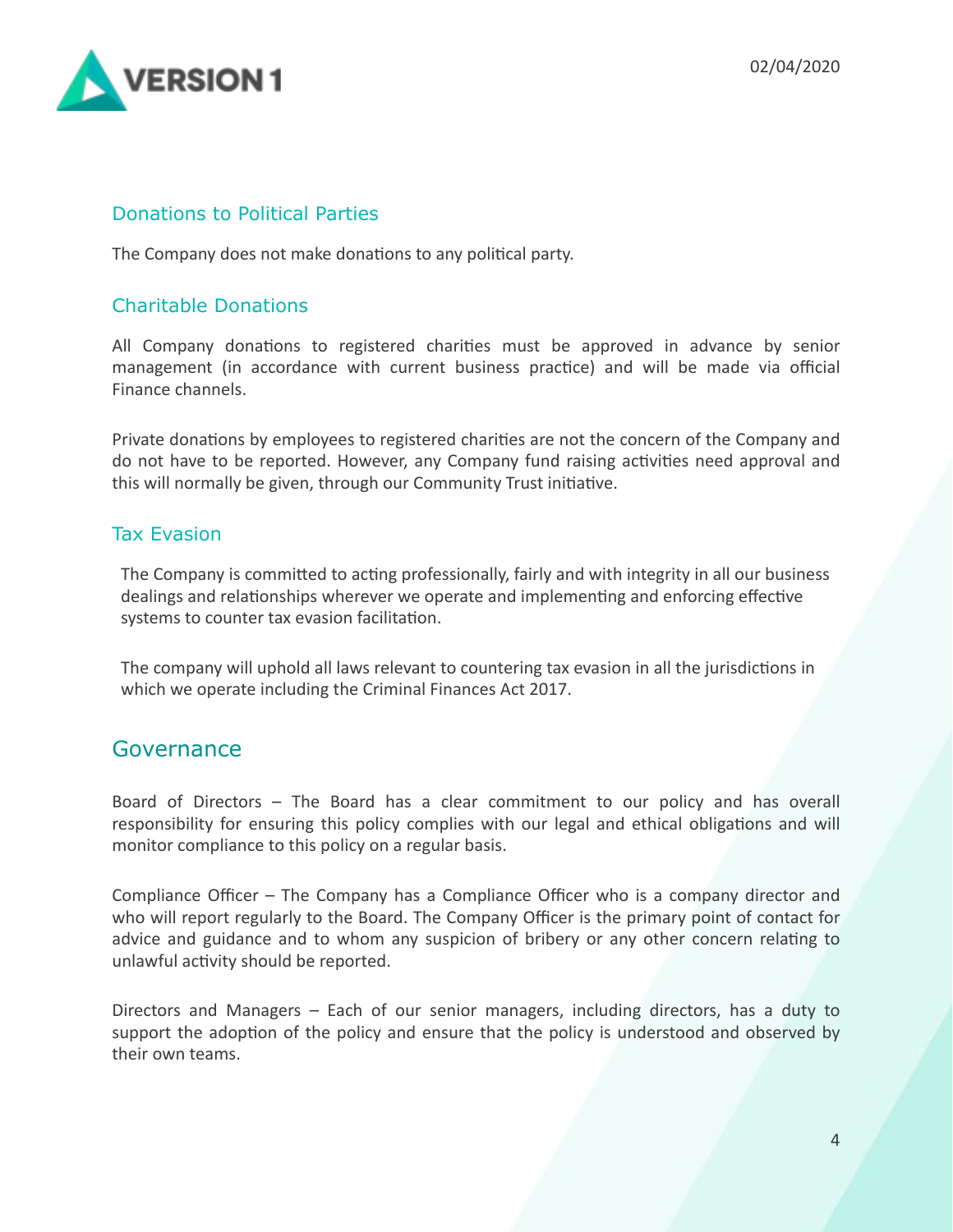

Associates & Third Parties – It is also the responsibility of senior management to bring this policy to the attention of our business partners, contractors, agents and consultants. Those outside parties who provide services to the Company or act on our behalf should be given a copy of the policy and be asked to confirm that they will observe its terms in their dealings on behalf of the Company. Appropriate checks may, in certain limited cases, be necessary and this will be assessed by the Compliance Officer and/or HR as required.

Employees  $-$  Each employee is expected to conduct business honestly and to be on guard against any conduct that is or appears to be corrupt in any respect. Tell your line manager or the Compliance Officer if you have any concerns. It is extremely important that you do not notify or alert the suspected party in such circumstances. Confidentiality will be observed in any such discussion. 

Accounting Records  $-$  Finance will maintain appropriate procedures to ensure all relevant transactions including entertainment and hospitality costs are recorded and any abnormal expenses identified and scrutinised.

#### Risk Assessment

Whenever the Company considers a new venture with another organisation or individual, a risk assessment, where the Board considers necessary, may be undertaken as a first step, accompanied, if required, by due diligence on the prospective business partner. The Board will then consider the results before sanctioning any formal relationship.

Once risks have been identified and assessed, the Board will decide on how best to proceed and protect our interests. The risk assessment will be used to determine appropriate controls.

#### Due Diligence

Before entering into negotiations with third parties and before any letter of intent, commitment or contract is made with a third party, appropriate due diligence on that third party and the foreseeable related transactions will, where necessary, be undertaken. The importance of extensive and robust due diligence cannot be overstated as this can save the Company from costly and possibly embarrassing complications further down the line.

When planning to sign up a long-term deal with a third party - supplier, joint venture partner, manufacturer, agent, distributor etc. - these checks are especially important. Visits to the other party's premises and investigation of their business may be required as a preliminary to any contractual commitment. Any such checks will be coordinated by the Compliance Officer if required.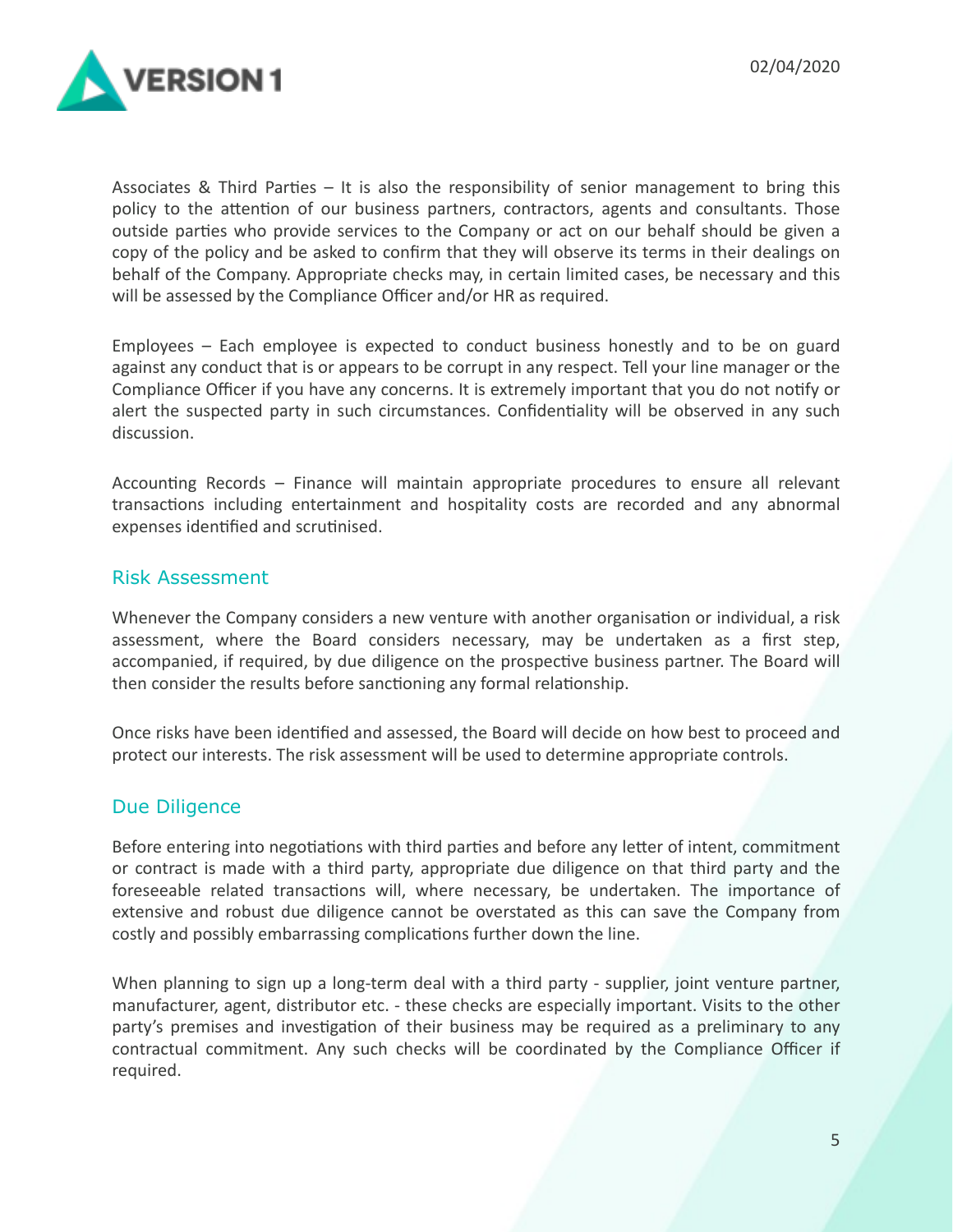

As for any contract, the terms will always require approval in accordance with existing Company procedures and no binding commitment can be made before this is given. The terms of all contracts should contain the usual protection for the Company and should include a provision that obliges the other party to comply with the Bribery Act 2010, Criminal Justice (Corruption Offences Act) 2018 or other applicable law and not to do or permit anything that might put the Company in breach any applicable legislation

#### Communication (including Training)

Within the Company, all employees & contractors will be made aware of the policy and will receive further training on our anti-corruption and anti-bribery policy as required from time to time.

The Compliance Officer will liaise with the Board and issue periodic guidance across the Company for this purpose.

All new employees will receive a copy of this policy as part of their Onboarding process and our external agents, contractors and consultants will be required to confirm their compliance with this policy as part of their engagement by the Company.

If you need advice on how to handle any situation the Compliance Officer is the primary contact, with support from the HR team. Please send any queries to: Jarlath.dooley@version1.com. 

If any member of the Company has any genuine concerns, whether in relation to the activities of outside contacts or clients or any of their colleagues, those concerns should be conveyed either to your line manager, a member of the Board or directly to the Compliance Officer. Any discussion of this type will be kept confidential.

Speaking up, whether on small or large issues, is encouraged and will not have adverse implications for any employee. In such circumstances where an act of corruption or bribery is discovered or suspected, the

Company representative must take the matter directly to the Compliance Officer and/or senior management and must not notify the parties involved unless specifically instructed to do so.

#### Monitoring & Review

The implementation of this policy will be monitored by HR and the Compliance Officer who will report regularly to the Board.